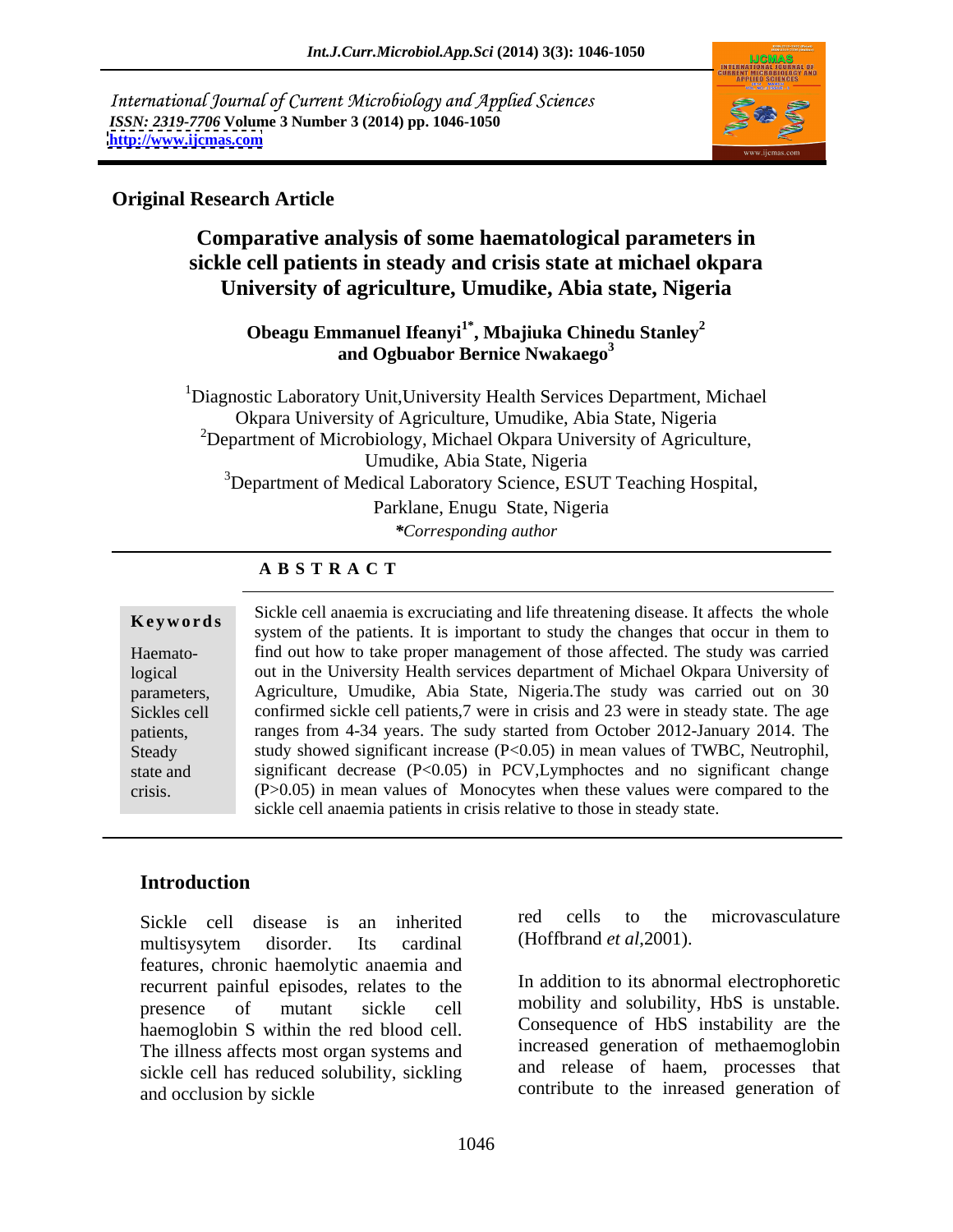oxidative radicals by sickle red cells.In undergone sickling (Galili *et al*, 1986; addition, the normal physiological process of haemoglobin oxygenation and entrapment of rheologically compromised deoxygenation generate methaemoglobins red cells (Kaul *et al*, 1986). Degreeof and oxidative radicals continously. These haemolysis is inversely related to processes perpetuate an oxidative stress haemoglobin concentration and packed within sickle red cells that was major cell volume in sickle cell anaemia patient pathophysiologic importance to (Serjeant *et al*, 1969). metabolism,membrane lipids,memebrane proteins, and the integrity of the HbS

Sickle cell disease is a genetic abnormality involving the haemoglobin.Patients 3 million Nigerians affected by S gene present with a wide spectrum of disorders (Olatunji, 2002). The extent of the because of single-point mutation in which problems of sickle cell disease in Nigeria thymine substitute for adenine,thereby cannot therefore be overemphasized encoding valine instead of glutamine in because of the S gene said to be between the sixth position of the beta-globin chain. 25-30% (Omoti, 2005). The majority of Haemoglobin S resulting from the the patients born to rural dwellers do not subsitution causes polymerisation of usually survive childhood (Ukpong, 1992). Haemoglobin and red cell sickling on Furthermore, there is no widely acceptable exposure to low oxygen tension and unsickle on oxygenation.The repeated sickle cell anaemia at present. Curable sickling and unsickling damages the red methods such as gene therapy and bone cell membrane leading to irreversibly marrow transplantation, which may be sickled red cell even when the oxygen associated with several complications, are pressure is increasesd thus reducing red not readily available in developing nations cell life span as a result of membrane damage inducing anaemia. The white blood cells and platelets are also affected

Quantitative and qualitative changes in red The importance of early recognition and blood cells have been reported. subsequent clinical and haematological Haemolysis consequent to the damaged assessement of the disease are greatly red cell membrane could be intravascular facilitated by familiarity with the patient's or extravascular. The former results from the lysis of complement-sensitive red cells (Test *et al,* 1991) and the haemoglobin lost thre is absensce of infection, acute during sickling induced membrane complicating factors or acute clinical damage (Allan *et al*,1982; Platt, 1982). symptoms or crisis for at least three The induced membrane damage occurs by phagocytosis of red cells that have

Grenn and Kalra, 1988) and physical haemolysis is inversely related to (Serjeant *et al*,1969).

molecule itself (Bender *et al*,1973; Adachi morbidity and mortality in Africa where *et al*,1980; Asakura *et al*, 1973; there is no readily effectve treatment Macdonald and Charache, 1982). (Omoti, 2005). The disesae amounts for Sickle cell anaemia is a major cause of over 60% of the world's major haemoglobinopathies with an estimated 2 and readily available cure for patients with (Omoti, 2005).

by the mutation (Akinbami *et al*, 2012). in reasonably good health most of time Many patients with sickle cell anaemia are and achieving steady state level of fitness. steady state. A patient with sickle cell anaemia is said to be in steady state when months (Bookchin and Law,1996).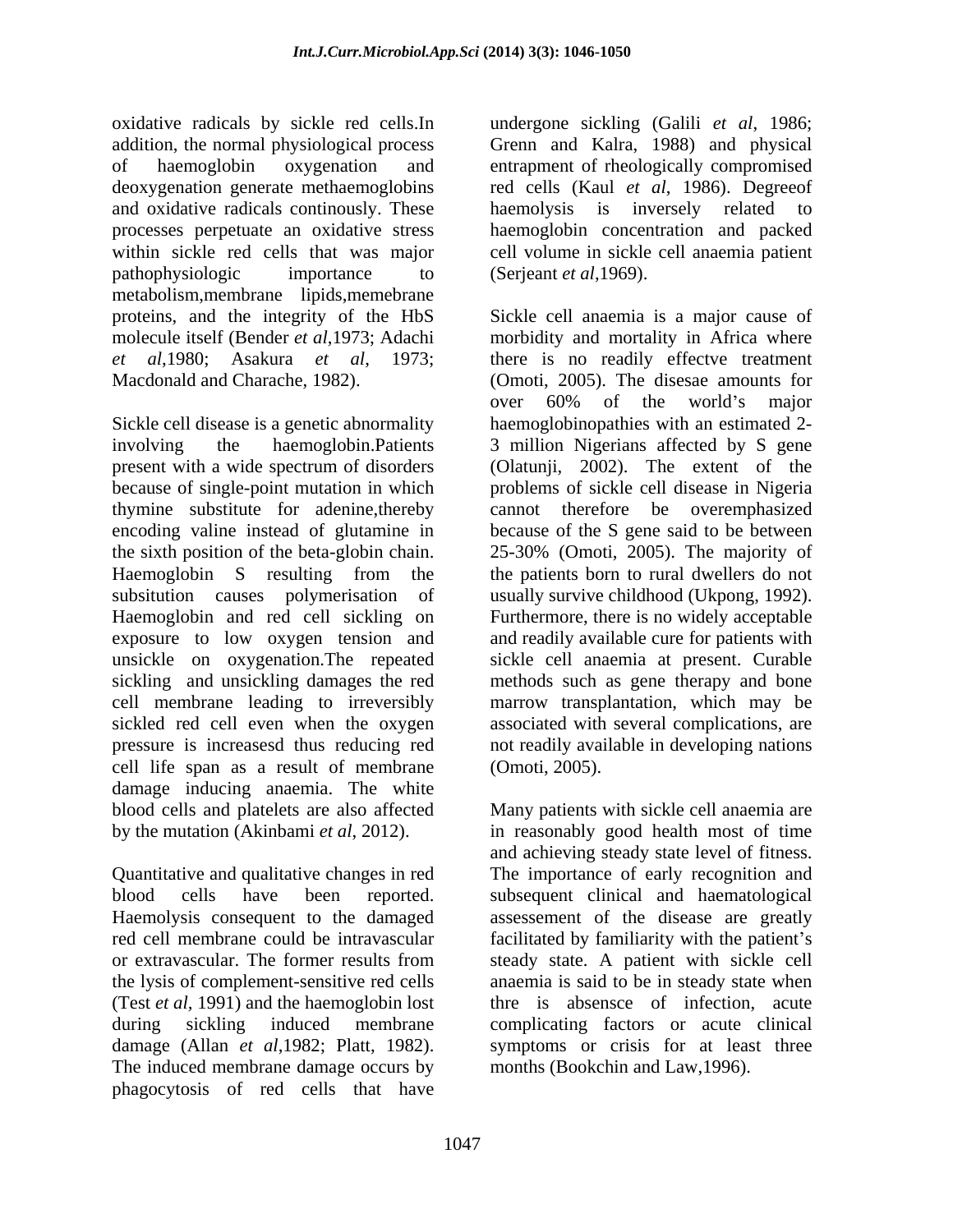Crisis refers to episodes of acute illness Subjects attributable to the sickling phenomenon in which there is a sudden deviation for the 30 Confirmed sickle cell patients,23 worse or a sudden exacerbation of subjects were in steady state and 7 subjects symptoms and signs of patients with sickle cell anaemia who had hitherto been in stable condition (Gustave *et al*, 2013). The occurence of the crisis makes the disease incapacitating to the patient and frustrating to parents and physicians (Omoti, 2005). Although sickle cell disease is primarily a anticoagulated containers for the disease of the red blood cells, leucocytes, because of their sizes obstruct blood vessels more effectively than red blood cells when attached to the endothelium.

Many complications of sickle cell disease are assocaited with leucocytosis. It is a risk factor for early sickle cell disease-<br>
Statistical Analysis related death (Platt *et al*, 1994). It is implicated in clinically overt stroke The data were analysed using t-test with (Ohene-frempong *et al*, 1998; Powers, 2000). Pathogenesis of silent infarction (Kinney *et al,*1999) and acute chest sydrome (Castro *et al*, 1994) have been

It will be necessary to find out some Neutrophil changes in haematological parameters among these sickle cell patients for proper Lymphocytes but no significant change management by the parents, the clinicians (P>0.05) in the mean values of Monocytes and all health workers to ensure when these parametres were compared improvement in their health status to among the sickle cell patients in crisis prolong their life span. Many work has been documented on steady state but no agreement with report of Omoti (2005) much has been done in crisis state and the execpt the monocyte which had significant

### **Subjects**

in crisis state were used for the study.

### **Samples**

Venous blood samples were collected from the subjects into EDTA anticoagulated containers for the haematological parameters analysis.

## **Ethics**

Oral consents were made to the patients before the samples were collected.

## **Statistical Analysis**

the level of significance set at  $P<0.05$ .

## **Results and Discussion**

associated with leucocytosis. The study showed significant increase comparism. change in his study but no no significant **Materials and Methods** because of the crisis which results in **Study Area** Study Area **signs of patients with sickle cell anaemia** The study was done in University Health *et al*, 2003). The leucocytosis obsereved in Services Department of Michael Okpara this study is associated with many University of Agriculture, Umudike, Abia complications in sickle cell disease. It is a State,Nigeria. risk factor for early death sickle cell (P<0.05) in the mean values of WBC and and significant decrease (P<0.05) in the mean values of PCV, relative to those in steady state. This is in change in this study. This changes occur sudden exacerbation of symptoms and who had been in stable condition (Gustave disease-related death (Platt *et al*.,1994).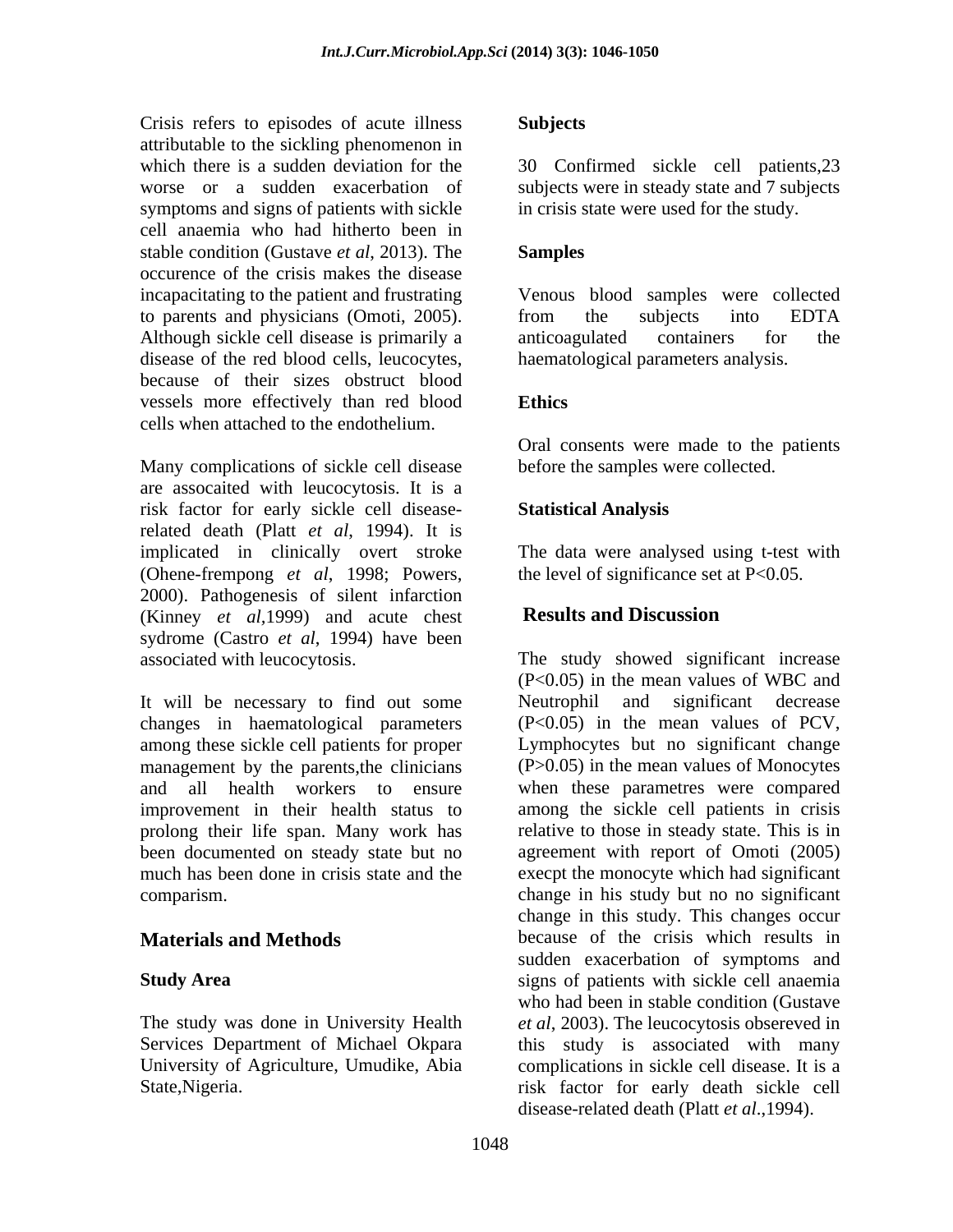| <b>Parameters</b>  | <b>HbSS</b> steady | <b>HbSS Crisis</b> | <b>P-Value</b> |
|--------------------|--------------------|--------------------|----------------|
|                    | state $(n=23)$     | State $(n=7)$      |                |
| $WBC(*109/L)$      | $11.5 + (-2.3)$    | $20.5 + (-3.5)$    | P<0.05         |
| $PCV(\%)$          | $20.0 + (-1.5)$    | $15.0 + (-1.3)$    | P<0.05         |
| Neutrophil $(\% )$ | $70.0 + (-7.3)$    | $76.0 + (-4.2)$    | P<0.05         |
| $Lymphocyte(\% )$  | $29.0 + (-4.0$     | $23.0 + (-3.7)$    | P<0.05         |
| Monocyte $(\%)$    | $1.0 + (-0.3)$     | $1.0 + (-0.5)$     | P > 0.05       |

**Table.1** Some haematological parameters in sickle cell anaemia patients in steady state and crisis steady state and crisis

It is implicated in in clinically overt stroke **References** (Ohene-frempong *et al*, 1998; Poweres, 2000), pathogenesis of silent infarction; Box, G. E., W.G. Hunter and Hunter, Kinney *et al*, 1999) and acute chest 1.S. 2005. "Statistics for syndrome (Castro *et al,* 1994) have been associated with leucocytosis. Leucocytosis and Discovery", 2nd Edition, Wiley. is a common feature of sickle cell disease Box, G. E. P., W.G. Hunter and Hunter, S. and was thought to be due to redribution of granulocytes from marginal pool to the John Wiley & Sons, Inc. New York, circulating pool (Ahmed *et al*, 2006).

This is expected because of an increase concentration of neutrophils in venous blood of sickle cell anaemia patients which include demargination of Purification and Reuse", Sustainability intravascular neutrophils, accelerated Sci. Engineer. 2: 229-254. release from the bone marrow and Jun Wang, W., Z. Zhaohong Zhang , Y. reduction in the rate at which neutrophils Rui Xu leave the blood. Those involved with the Treatment of nano-sized rutile phase management of these patient should take TiO2 powder under ultrasonic proper care of them especially during irradiation in hydrogen peroxide crisis to avoid los of lives. There solution and investigation of its haematological parameters should be sonocatalytic activity", ultrasonic monitored regularly to maintain sound

There are significant changes in the water using heterogeneous haematological parametres studied. Those bhotocatalysis", Department of changes are important clinically. There biotechnology and environmental should be adequate health education given to the patients and the parents to avoid pp.1-67. exposing them to factors that can trigger Naresh, N., Mahamuni and Aniruddha B. crisis such as dehydration, cold, infection, Pandit. 2006. Effect of additives on

# **References**

- J.S.2005. "Statistics for Experimenters: Design, Innovation,
- J.1978. "Statistics for Experimenters", John Wiley & Sons, Inc, New York, 1978.
- Choi, H., S.R. Al-Abed, D.D. Dionysiou, E. Stathatos and Lianoss, P.2010. TiO2 Based Advanced Oxidation Nanotechnologies for Water
- and Xiangdong, Z.2007. TiO2 powder under ultrasonic irradiation in hydrogen peroxide sonocatalytic activity", ultrasonic sonochemistry.
- health for them.<br>
Manmohan Lal Kamboj, 2000. "Studies on the degradation of industrial waste water using heterogeneous photocatalysis", Department of biotechnology and environmental sciences, Thapar University, Patiala, pp.1-67.
- etc. The extension of the extension of the extension of phenol", Ultrasonic Sonochem.13:165-174.